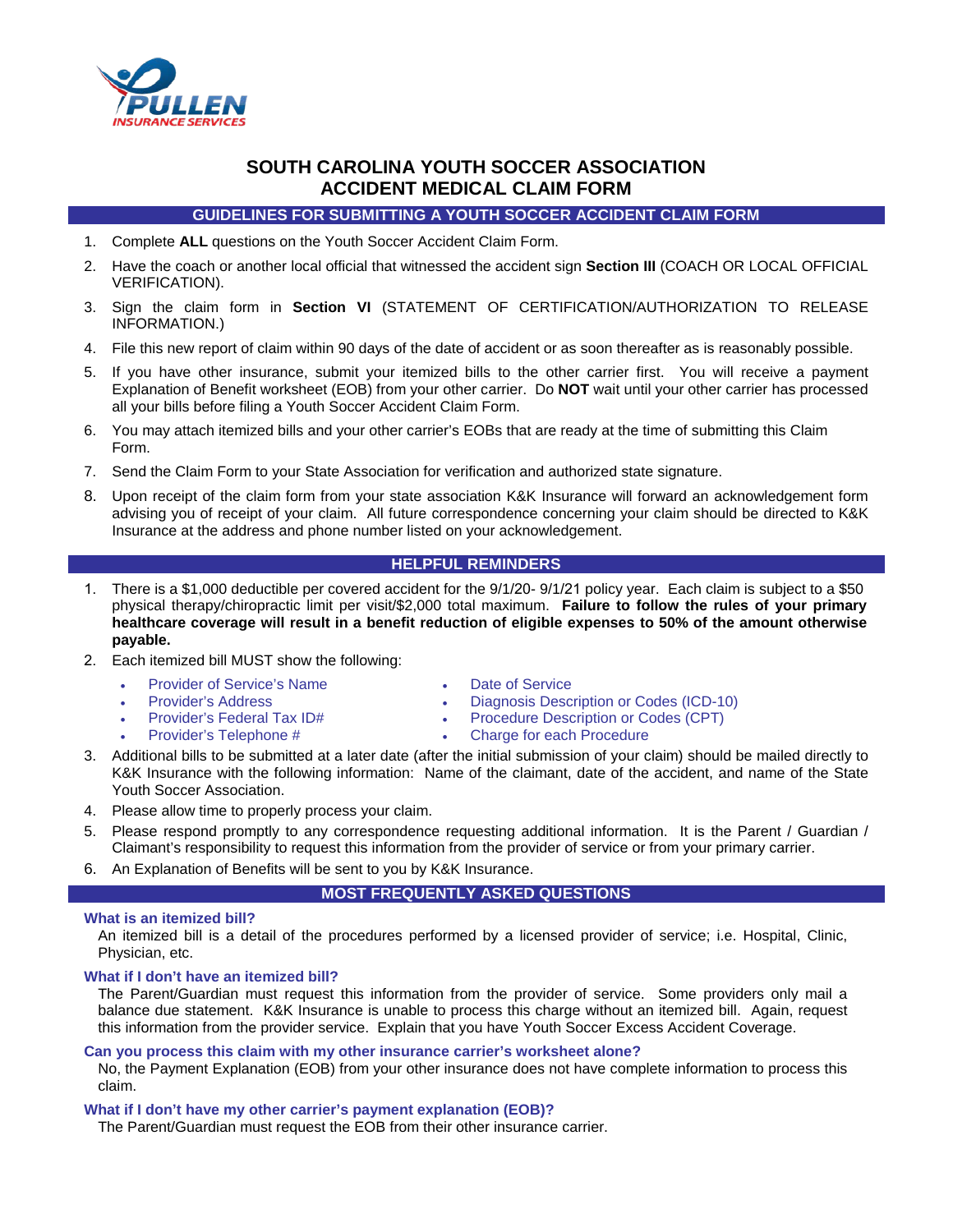

| <b>POLICY NUMBER:</b><br>BAX-301291-00<br>POLICY YEAR: 9/1/20 - 9/1/21 |                                                                                                                                                                                                                                             | <b>IMPORTANT</b><br>This claim form must be mailed to your state association listed below:<br><b>South Carolina Youth Soccer Association</b><br>7436 Broad River Road, Building 2, Suite 211<br><b>Irmo, SC 29063</b> |                                                                                                                       |                                          |                            |  |
|------------------------------------------------------------------------|---------------------------------------------------------------------------------------------------------------------------------------------------------------------------------------------------------------------------------------------|-----------------------------------------------------------------------------------------------------------------------------------------------------------------------------------------------------------------------|-----------------------------------------------------------------------------------------------------------------------|------------------------------------------|----------------------------|--|
|                                                                        | <b>SECTION I</b>                                                                                                                                                                                                                            |                                                                                                                                                                                                                       | TO BE COMPLETED BY CLAIMANT, PARENT OR GUARDIAN                                                                       |                                          |                            |  |
| 1.                                                                     |                                                                                                                                                                                                                                             |                                                                                                                                                                                                                       | Name: (LAST)___________________________________(FIRST)__________________________(MIDDLE) ________________             |                                          |                            |  |
| 2.                                                                     |                                                                                                                                                                                                                                             | Date of birth: $\sqrt{2}$                                                                                                                                                                                             |                                                                                                                       | 3. Sex: $\Box$ Male $\Box$ Female        |                            |  |
| 4.                                                                     |                                                                                                                                                                                                                                             |                                                                                                                                                                                                                       |                                                                                                                       |                                          |                            |  |
|                                                                        |                                                                                                                                                                                                                                             |                                                                                                                                                                                                                       |                                                                                                                       |                                          |                            |  |
| 5.                                                                     |                                                                                                                                                                                                                                             |                                                                                                                                                                                                                       |                                                                                                                       |                                          |                            |  |
| 6.                                                                     | Accident date: ______/ _____/                                                                                                                                                                                                               |                                                                                                                                                                                                                       |                                                                                                                       |                                          |                            |  |
| 7.                                                                     |                                                                                                                                                                                                                                             |                                                                                                                                                                                                                       | Description of injury (Indicate LEFT or RIGHT; i.e. Left Leg): <b>Example 2018</b>                                    |                                          |                            |  |
| 8.<br>9.                                                               | Did accident occur during $(\checkmark)$ all that apply) $\Box$ game $\Box$ practice $\Box$ fournament $\Box$ indoor soccer<br>$\Box$ sanctioned/sponsored activities $\Box$ travel directly and interruptedly to or from activity premises |                                                                                                                                                                                                                       |                                                                                                                       |                                          |                            |  |
|                                                                        |                                                                                                                                                                                                                                             |                                                                                                                                                                                                                       |                                                                                                                       |                                          |                            |  |
|                                                                        |                                                                                                                                                                                                                                             | SECTION II STATISTICAL INFORMATION                                                                                                                                                                                    |                                                                                                                       |                                          |                            |  |
| 1.                                                                     |                                                                                                                                                                                                                                             |                                                                                                                                                                                                                       |                                                                                                                       |                                          |                            |  |
| 2.                                                                     |                                                                                                                                                                                                                                             |                                                                                                                                                                                                                       | Name of club (if applicable):<br><u> and</u> the same of club (if applicable):                                        | 3. Name of team:                         |                            |  |
| 4.                                                                     |                                                                                                                                                                                                                                             |                                                                                                                                                                                                                       |                                                                                                                       | 5. □ Competitive                         | $\Box$ Recreational        |  |
| 6.                                                                     | Time:                                                                                                                                                                                                                                       | $\Box$ Morning                                                                                                                                                                                                        | $\Box$ Afternoon                                                                                                      | $\Box$ Evening                           | $\Box$ After Hours         |  |
| 7.                                                                     | Location:                                                                                                                                                                                                                                   | $\Box$ On Field                                                                                                                                                                                                       | $\Box$ Sidelines                                                                                                      | Spectator Area                           | $\Box$ Other               |  |
| 8.                                                                     | Disposition:                                                                                                                                                                                                                                | □On-site Care Only                                                                                                                                                                                                    | $\Box$ Ambulance                                                                                                      | $\Box$ Personal                          | $\Box$ Refused care        |  |
| 9.                                                                     | Surface:                                                                                                                                                                                                                                    | $\Box$ Dirt                                                                                                                                                                                                           | □ Grass                                                                                                               | transportation<br>$\Box$ Artificial Turf | Other (please list)        |  |
|                                                                        | 10. Surface condition:                                                                                                                                                                                                                      | $\Box$ Dry                                                                                                                                                                                                            | $\Box$ Wet                                                                                                            | $\Box$ Icy                               | $\Box$ Irregular           |  |
|                                                                        | 11. Position:                                                                                                                                                                                                                               | $\Box$ Goalie                                                                                                                                                                                                         | $\Box$ Forward                                                                                                        | $\Box$ Defender                          | $\Box$ Other (please list) |  |
|                                                                        | 12. Activity:                                                                                                                                                                                                                               | $\Box$ Running w/ ball                                                                                                                                                                                                | Running w/o ball                                                                                                      | Defending                                | $\Box$ Other (please list) |  |
|                                                                        | 13. Situation:                                                                                                                                                                                                                              | $\Box$ Hit by ball                                                                                                                                                                                                    | Collision w/<br>Participant                                                                                           | Non-contact<br>injury                    | Other (please list)        |  |
|                                                                        | <b>SECTION III</b>                                                                                                                                                                                                                          |                                                                                                                                                                                                                       | <b>COACH OR LOCAL OFFICIAL VERIFICATION</b>                                                                           |                                          |                            |  |
|                                                                        |                                                                                                                                                                                                                                             |                                                                                                                                                                                                                       |                                                                                                                       |                                          |                            |  |
|                                                                        | Signature of Coach or Local Official                                                                                                                                                                                                        |                                                                                                                                                                                                                       | Coach or Local Official Name (print)                                                                                  |                                          | Date                       |  |
|                                                                        | <b>SECTION IV</b>                                                                                                                                                                                                                           | <b>AUTHORIZED STATE OFFICIAL *</b>                                                                                                                                                                                    |                                                                                                                       |                                          |                            |  |
|                                                                        |                                                                                                                                                                                                                                             |                                                                                                                                                                                                                       |                                                                                                                       |                                          |                            |  |
|                                                                        |                                                                                                                                                                                                                                             |                                                                                                                                                                                                                       | of the<br>claimant was a registered player, coach, assistant coach, or participant at the time the accident occurred. |                                          | certify that the above     |  |
|                                                                        | Signature of Authorized State Official                                                                                                                                                                                                      |                                                                                                                                                                                                                       | Title                                                                                                                 |                                          | Date                       |  |

\* Must be signed by the authorized state soccer association administrator with the state soccer office.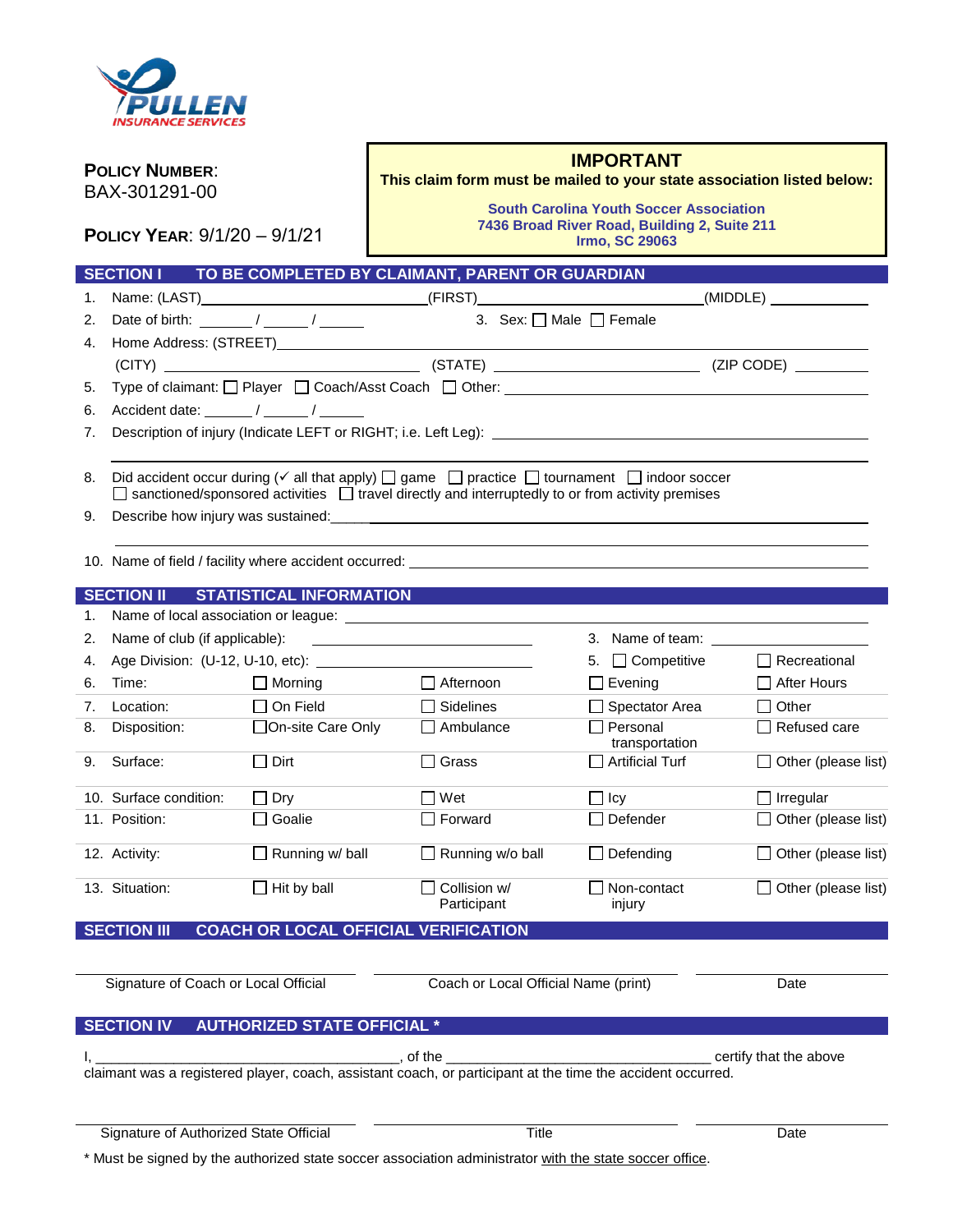

## **CLAIMANT'S NAME**:

FAILURE TO COMPLETE THIS FORM MAY RESULT IN UNNECESSARY DELAY IN THE PROCESSING OF THIS CLAIM.

## **SECTION V PARENT / GUARDIAN / CLAIMANT INFORMATION**

| Father / Guardian / Claimant                                                                                                                                                                                                         | Mother / Guardian / Claimant                                                                                              |  |  |
|--------------------------------------------------------------------------------------------------------------------------------------------------------------------------------------------------------------------------------------|---------------------------------------------------------------------------------------------------------------------------|--|--|
|                                                                                                                                                                                                                                      |                                                                                                                           |  |  |
|                                                                                                                                                                                                                                      |                                                                                                                           |  |  |
|                                                                                                                                                                                                                                      |                                                                                                                           |  |  |
|                                                                                                                                                                                                                                      | State: __________________                                                                                                 |  |  |
| Home Phone: $(\_\_ \_\_ )\_\_ \_\_ \cdot \_\_$                                                                                                                                                                                       | Home Phone: $(\_\_ \_\_ )\_\_ \_\_ \cdot \_\_$                                                                            |  |  |
|                                                                                                                                                                                                                                      |                                                                                                                           |  |  |
|                                                                                                                                                                                                                                      | Phone: ( ______ ) ________ - ___________ Ext. ____________                                                                |  |  |
|                                                                                                                                                                                                                                      |                                                                                                                           |  |  |
|                                                                                                                                                                                                                                      | Is claimant covered under ANY other insurance policy? $\Box$ Yes $\Box$ No                                                |  |  |
| Address: <u>example and a series of the series of the series of the series of the series of the series of the series of the series of the series of the series of the series of the series of the series of the series of the se</u> |                                                                                                                           |  |  |
|                                                                                                                                                                                                                                      | State: $\frac{1}{\sqrt{1-\frac{1}{2}}\sqrt{1-\frac{1}{2}}\sqrt{1-\frac{1}{2}}\sqrt{1-\frac{1}{2}}}}$<br>Zip: ___________  |  |  |
|                                                                                                                                                                                                                                      |                                                                                                                           |  |  |
|                                                                                                                                                                                                                                      |                                                                                                                           |  |  |
|                                                                                                                                                                                                                                      |                                                                                                                           |  |  |
|                                                                                                                                                                                                                                      | If your son or daughter has medical insurance coverage as an eligible dependent from a previous marriage as mandated in a |  |  |

If your son or daughter has medical insurance coverage as an eligible dependent from a previous marriage as mandated in a divorce decree, please give name, address and phone number of responsible party:

# **SECTION VI STATEMENT OF CERTIFICATION/AUTHORIZATION TO RELEASE INFORMATION**

Any person who knowingly, and with intent to injure, defraud or deceive any insurer or insurance company, files a statement of claim containing any materially false, incomplete, or misleading information or conceals any fact material thereto, may be guilty of a fraudulent act, may be prosecuted under state law and may be subject to civil and criminal penalties. In addition, any insurer or insurance company may deny benefits if false information materially related to a claim is provided by the claimant.

I hereby authorize any physician, hospital, or other medically related facility, insurance company, or other organization, institution or person that has any records or knowledge of me, and/or the above named claimant, to disclose, whenever requested to do so by K&K Insurance or its representative, any and all such information. A photocopy of this authorization shall be considered as effective and valid as the original.

Signature of Parent / Guardian / Claimant Date Date Date

# **SECTION VII ASSIGNMENT OF BENEFITS**

**ALL BENEFITS WILL BE MADE PAYABLE TO DOCTORS AND HOSPITALS INVOLVED, UNLESS ACCOMPANIED BY PAID RECEIPTS.**

> Coverage Underwritten by: Nationwide Life Insurance Company Claims Administrator: K&K Insurance Group 1-800-237-2917